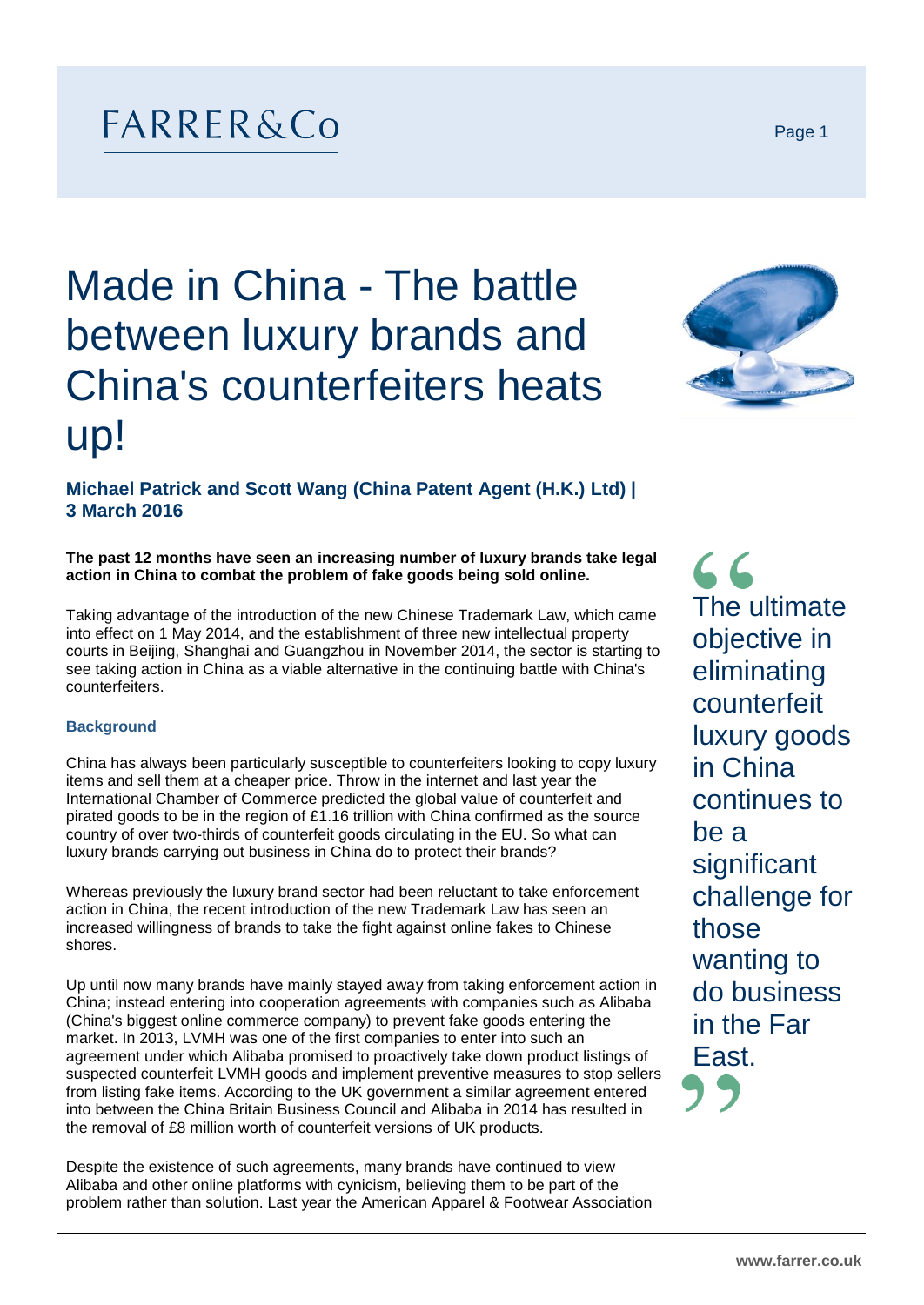(AAFA) called on the United States Trade Representative to re-add Alibaba to its "black list" of "notorious markets" for fakes. It also demanded that the company take the issue more seriously and set up an automated system to take down offending listings immediately, a demand Alibaba seems unlikely to meet.

In May 2015, Kering (the owner of brands such as Gucci and Balenciaga) took action. Rather than seek Alibaba's cooperation it choose to issue legal proceedings against the company in New York. This was the second time in 12 months Kering had issued proceedings against Alibaba for allegedly selling counterfeit versions of items from its stable of fashion houses on its websites. Kering said at the time that the lawsuit was part of its "ongoing global effort to maintain its customers' trust in its genuine products."

#### **Legal action in China**

To date the luxury brand sector has chosen either to negotiate or, like Kering to tackle the issue by taking legal action in their home courts. Only two weeks ago it was reported that Bank of China had surrendered records in a legal case brought by Gucci (owned by Kering) in New York after a judge fined it \$50,000 a day for not complying with subpoenas seeking information about Chinese makers of counterfeit luxury goods.

However, the introduction of China's new Trademark Law has resulted in an increasing willingness on the part of the luxury goods sector to take action directly in China; either pursuing the counterfeiters through the Chinese courts or by requesting the Market Supervision Administration Bureau (until recently the Administration of Industry and Commerce) to take enforcement action.

Under Article 53 of the Trademark Law rights holders can request the MSAB to take enforcement action by submitting written evidence of the infringer's activities, identity and location, in which case the MSAB can conduct a raid to seize infringing goods. If guilty, the counterfeiter is issued a penalty fine within six months of the raid. Identifying the counterfeiters is not always a straightforward task but MSAB action is an increasingly popular method of enforcement not least because of its relative simplicity, costs and immediacy. In cases of serious infringement, the MSAB also had the discretion to transfer cases to the police for criminal prosecution.

In addition to possible action via the MSAB, two recent cases have seen the luxury goods sector pursuing civil action and seeking damages from the counterfeiters directly in the Chines courts. The first brought by the French fashion label Moncler against counterfeiters of its products and the second by Louis Vuitton (owned by LVMH) against three individual sellers have demonstrated an increased confidence in the Chinese legal system.

In November 2014 the new intellectual property court in Beijing ordered Beijing Nuoyakate Gourmet Co Ltd (commonly known as Nuoyakate) to pay French label Moncler nearly \$450,000 in damages after Moncler accused Nuoyakate of producing counterfeits of its merchandise. This significant victory for Moncler is the first judgment under the new Trademark Law under which brands can be granted "maximum statutory damages" in cases of counterfeiting.

Louis Vuitton has gone further, targeting the individual sellers of fake goods purporting to be from the French fashion house. According to a statement released last month on

If you require further information on anything covered in this briefing please contact Michael Patrick (michael.patrick @farrer.co.uk; +44(0)20 375 7563;) or your usual contact at the firm on 020 3375 7000. Further information can also be found on the [Luxury](http://www.farrer.co.uk/Who-we-help/businesses/Fashion--Luxury/) [Brands](http://www.farrer.co.uk/Who-we-help/businesses/Fashion--Luxury/) page on our website.

#### **Scott Wang**

Scott was admitted to practice as an attorneyat-law in 2003 and qualified as a patent attorney in 2006. He specialises in Intellectual Property advice and regularly advises Chinese and foreign companies on IP protection and strategy. See [www.cpahkltd.com](http://www.cpahkltd.com/) for further details.